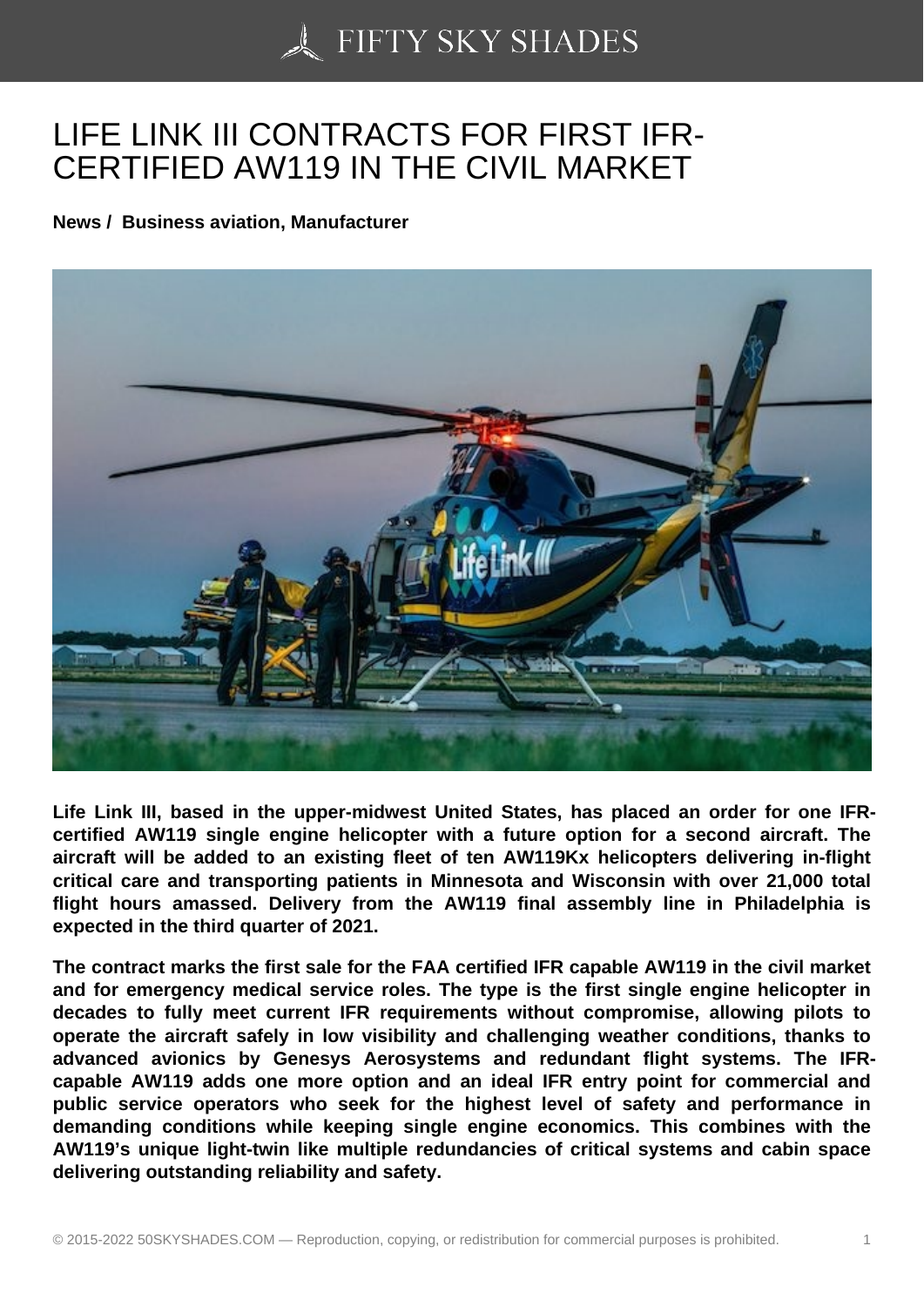Steve Sterner, Chief Executive Officer of Life Link III, shared: "Our decision to become the first civilian user of the IFR-certified AW119 fully supports our mission of providing safe and effective air medical transport. The advanced avionics and technology on this aircraft elevate our ability to provide life-saving critical care resources to those in need. With high degrees of performance, safety, speed and efficiency, this aircraft is well-suited to meet the needs of our crew members and patients."

William Hunt, Managing Director of Leonardo Helicopters in Philadelphia, said: "We are proud to introduce the IFR-certified variant of the AW119 to the civilian market and to do so with an incredible partner like Life Link III. This aircraft's advanced technology and dual flight systems will ensure that our first responders are able to fly safely in challenging weather conditions while providing the same accessible, efficient cabin configuration for patient treatment and transport that the AW119 is known for."

The AW119 has met high standards of operational requirements and mission effectiveness including NVG capability - since the first aircraft was delivered to Life Link III in early 2014. Life Link III's IFR AW119 will feature a special cabin interior with an articulated patient loading system, ensuring full patient body access for two medical professionals on board. This latest sale represents the growing share of Leonardo's helicopters in the North American EMS market, which now totals more than 113 across a fleet of AW119s, AW109s, AW169s and AW139s.

Built at Leonardo's FAA Part 21 production facility in Philadelphia, the AW119 is a best in class single engine helicopter featuring a state-of-the-art avionics system for enhanced situational awareness, mission effectiveness and safety by flight and mission avionics, power margin, multiple system redundancies and crashworthiness. The AW119 is perfectly suited to perform many roles including EMS, utility, fire-fighting, law enforcement, passenger transport, training and government/military duties. Over 350 AW119 helicopters have been sold to over 130 customers in 40 countries. A variant of the AW119 was selected by the United States Navy in January to train the country's next-generation of naval aviators.